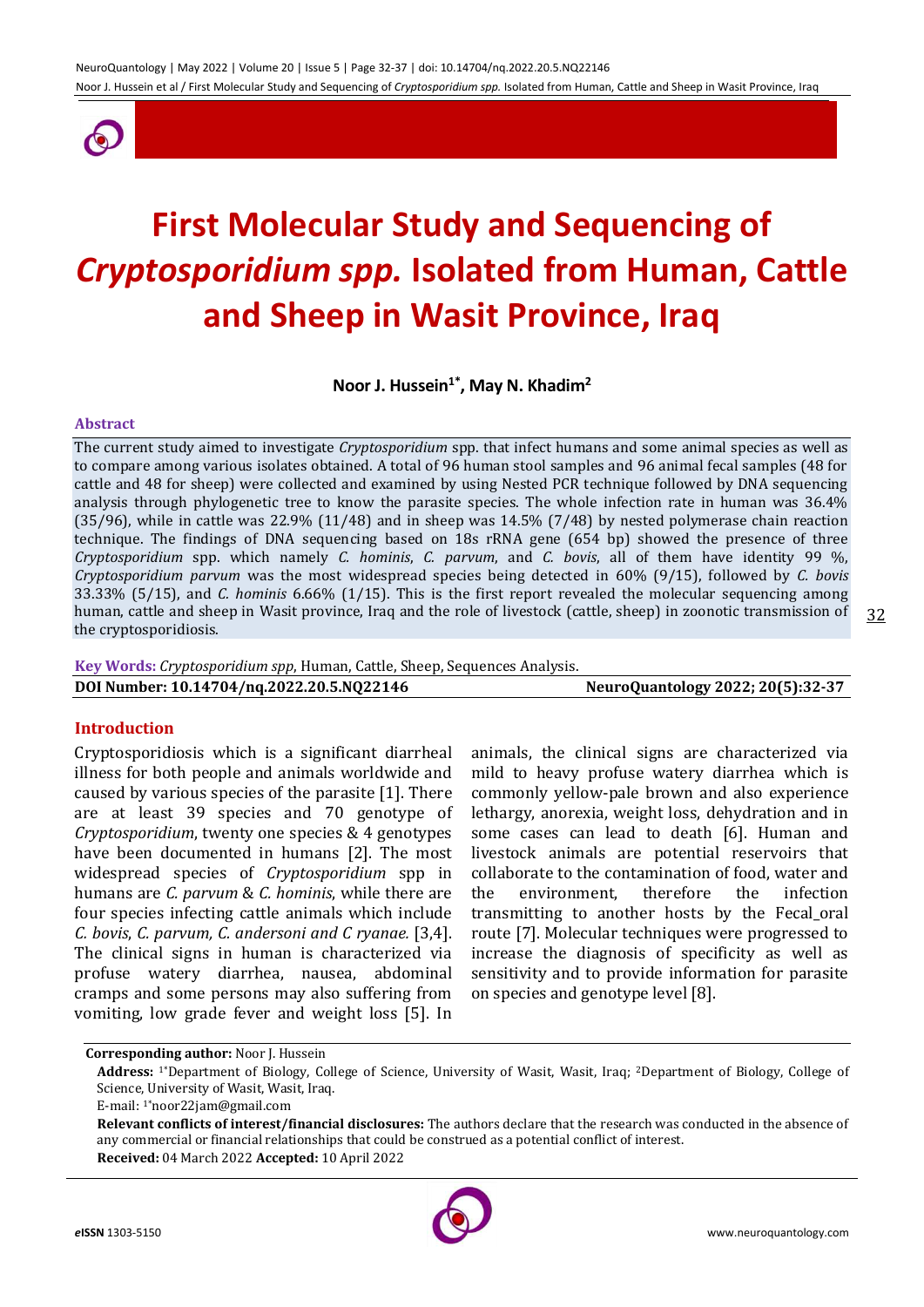The aimed of this study was to determine the molecular characters of *Cryptosporidium* spp. isolated from human and animals as well as to compare between various isolates obtained.

#### **Materials and Methods**

#### *Molecular Analysis by Nested PCR*

The Nested PCR technique was achieved to detect of *Cryptosporidium* spp. based on SSU Ribosomal RNA(18S rRNA) gene from (human, cattle, sheep) stool and fecal samples. This technique including DNA extraction stool and fecal samples using Presto™ stool DNA Extraction Kit (Geneaid, Taiwan) and this is was achieved according to the company instructions. The primers were used in this study to detect *Cryptosporidium* spp for human and animals, these primers were supplied by Scientific Researcher. Co. Ltd, Iraq as following: a forward primer was used (*Cryptosporidium* spp ; 5`- TGGCACCAGAATCAGCTGAA-3`) and a reverse primer was used (5`- GACAGGTTGAGTTGGAGCAGA -3`). The Master Mix of Nested PCR was prepared by GoTaq ® Green Master Mix and achieved according to company instructions. Finally master mix placed in PCR Thermocycler (Bio-Rad, USA), the first round thermocycler conditions was began with initial DNA denaturation (95°C for 5 min), followed by 35°C PCR cycles (95°C for 30sec, 60°C for 30 sec, 72°C for 2 min) then a final extension(72°C for 5 min). The products of PCR were analyzed by agarose gel electrophoresis and visualized using ethidium bromide.

### *DNA Sequencing Analysis*

DNA sequencing method was achieved after some positive amplification of Nested PCR product (654 bp), then these samples were sent to Korea to do the DNA sequencing & analysis of phylogenetic tree using (MegaX.version) and analysis of SSU Ribosomal RNA(18S rRNA) based (Clustal.W

alignment) as well as accounted of the evolutionary distances using (the Maximum Composite Likelihood Method)by phylogenetic treeUPGMA method. Finally identified isolates of *Cryptosporidium* species were presented into of NCBI-GenBank to obtain accession number.

#### *Statistical Analysis*

The Data were analyzed by using SPSS computer software for findings numbers and percentages (%) and the Chi-square test was used to compare between the percentages which (P<0.05) value was considered significant [9].

#### **Results and Discussion**

#### *Molecular Diagnosis by Nested PCR*

According to Nested-PCR investigation of human and animal DNA sample, the findings showed that the whole infection rate in human was 36.46% (35/96), while in cattle was 22.92% (11/48) and in sheep was 14.5 (7/48) at significant difference (p˂0.05) Table (1).

|                       | <b>Table 1.</b> The infection rate of <i>Cryptosporidium</i> spp among human and |  |  |
|-----------------------|----------------------------------------------------------------------------------|--|--|
| animal by Nested PCR. |                                                                                  |  |  |

| Type of   No. of |                    |    | <b>Results of Nested PCR</b> |
|------------------|--------------------|----|------------------------------|
|                  | species   examined |    | %                            |
| Human   96       |                    | 35 | 36.5                         |
| Cattle           | 48                 | 11 | 22.9                         |
| Sheep            | 48                 |    | 14.5                         |
| P value          |                    |    | 0.0004                       |

Significant difference at a level (p<0.05).

The genomic DNA obtained from 96 human stool samples and 96 animal fecal samples were undergo for molecular analysis using (18S rRNA gene) specific primers to determine the *Cryptosporidium* species. The fragment (654 bp) were amplified and analyzed by electrophoresis Fig (1).

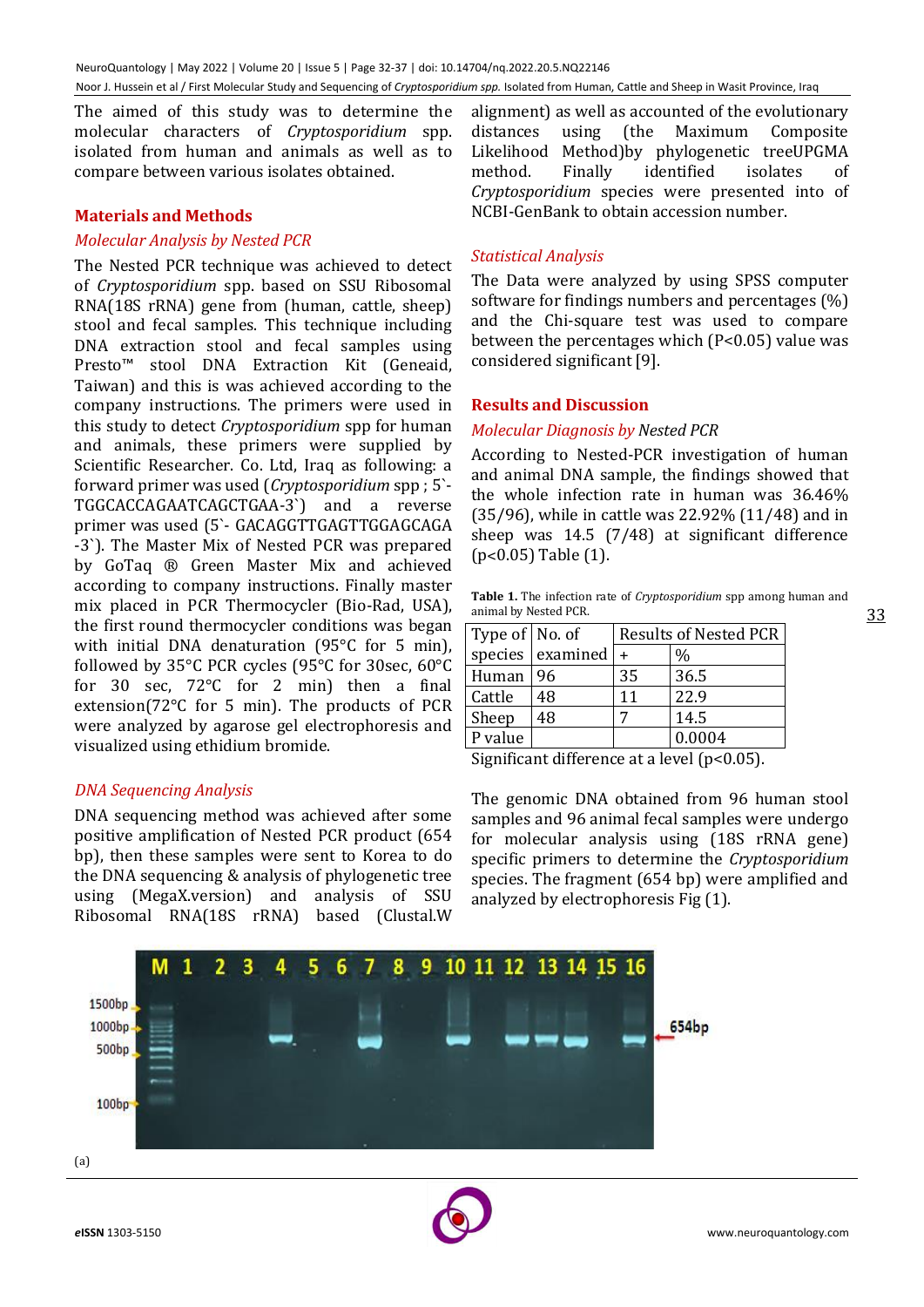NeuroQuantology | May 2022 | Volume 20 | Issue 5 | Page 32-37 | doi: 10.14704/nq.2022.20.5.NQ22146 Noor J. Hussein et al / First Molecular Study and Sequencing of *Cryptosporidium spp.* Isolated from Human, Cattle and Sheep in Wasit Province, Iraq



(c)

Figure 1. Picture of agarose gel electrophoresis demonstrate the nested polymerase chain reaction product analysis of (SSU ribosomal RNA) gene in *Cryptosporidium* spp. from (a) human stool sample (b) cattle fecal sample and (c) sheep fecal sample, where M; marker: 1500-100 bp, Lane: 1-16 some positive samples at (654bp) product of Nested PCR

For human samples, the present results similar with a pervious results that revealed that the infection rate of cryptosporidiosis in Egypt 37.5% from diarrheic patients using Nested PCR [10]. The percentage is higher by [11] in Baghdad province recorded the total infection rate of *Cryptosporidium* spp in human was 47.33% by Nested PCR, while the lower percentage was by [12] in Bandar Abbas City/ Iran which record the prevalence of *Cryptosporidium* spp. by Nested PCR (12%) among diarrheic patients. For cattle samples, the current findings were in agreement with result by [13] in Guangdong, China showed that the whole infection rate was 24% from dairy calves using Nested PCR, the higher percentage of cryptosporidiosis was by [14] in Turkey they recorded (43.9%) from diarrheic calves, while the lower percentage was by [15] in northwest China registered the infection rate of *Cryptosporidium* spp in dairy cattle was 4.2%. For sheep samples, the current findings in sheep was nearly similar with result by [16] in Egypt revealed that the total rate of infection was 25.93% using nPCR, the higher percentage of cryptosporidiosis was by [17] in Al-Qadisiyah University/ Iraq recorded 40%, while the lower percentage was by [18] in Tehran, Iran recorded 1.69% using nested PCR/RFLP. These differences may be due to the animal age, season of samples

34 collection or sample numbers among the various studies [19].

## *DNA Sequencing*

The results of DNA sequencing of this study examined by the Basic Local Alignment Search Tool (BLAST analysis). Verification of sequences were proved by employing (18s RNA gene) of *Cryptosporidium* which involve *C. hominis, C. parvum, C. andersoni* and *C. bovis* gene sequences data that documented in genebank and the out groups for discovering the identity degrees and similarity score of *Cryptosporidium* spp 18s rRNA gene which effected on (human, cattle, sheep) and compared with current study isolates strains. The results of current local *Cryptosporidium* species that involves (5 samples of human, 5 samples of cattle and 5 samples of sheep) were revealed closed association with NCBI-BlAST *C. parvum* isolates, the whole percent identity score ranged (99.13-99.84%), one sample from human was revealed closed association with NCBI-Blast *Cryptosporidium hominis*, the percentage identity score (99.67%), 3 samples from cattle and 2 from sheep were revealed closed association with NCBI-BlAST *Cryptosporidium bovis*, the percentage identity score ranged (99.13-99.84%) at whole genetic alterations (0.04-0.01%).

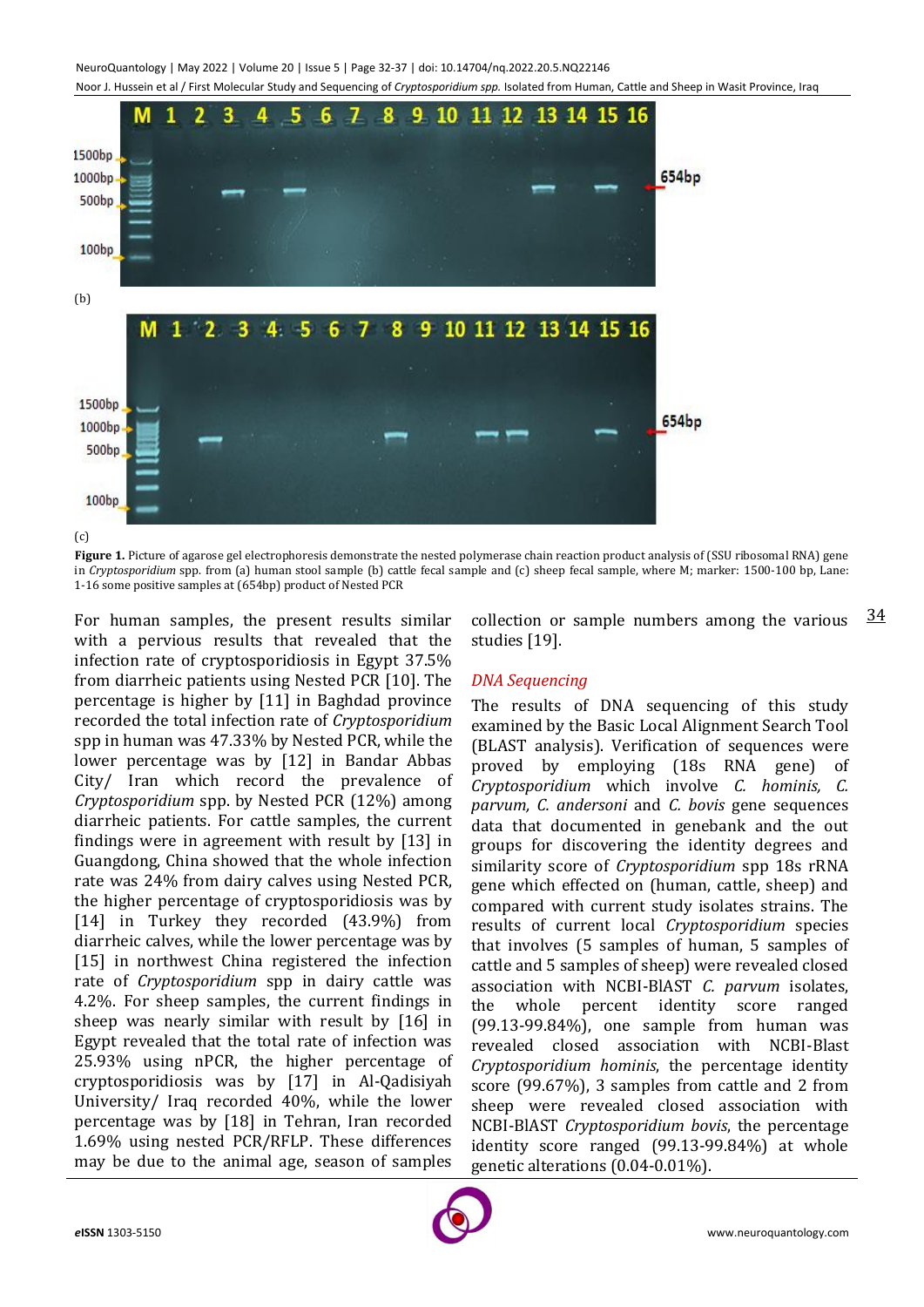#### NeuroQuantology | May 2022 | Volume 20 | Issue 5 | Page 32-37 | doi: 10.14704/nq.2022.20.5.NQ22146

Noor J. Hussein et al / First Molecular Study and Sequencing of *Cryptosporidium spp.* Isolated from Human, Cattle and Sheep in Wasit Province, Iraq



**Figure 2.** Analysis of phylogenetic tree depend on (SSU ribosomal RNA gene) partial sequence in "local *Cryptosporidium* Human isolates" that utilized in analysis of genetic species typing. Phylogenetic tree was built utilizing (UPGMA tree) in (MEGA6.0 version). The local *Cryptosporidium* spp. Human IQK isolates (No. 1, 2, 4 and 5) were revealed closed association with NCBI-BLAST *'Cryptosporidium parvum'* (MG516748.1), while the local *Cryptosporidium* spp. Human IQK isolate (No. 3) was revealed closed association with NCBI-BLAST *Cryptosporidium hominis* (KU892567.1) at whole genetic alterations (0.04-0.01%)



**Figure 3.** Analysis of phylogenetic tree depend on (SSU ribosomal RNA gene) partial sequence in "local *Cryptosporidium* Cow isolates" that utilized in analysis of genetic species typing. Phylogenetic tree was built utilizing (UPGMA tree) in (MEGA6.0 version). The local *Cryptosporidium* spp. Cattle IQK isolates (No.1 and No.3) were revealed closed association with to NCBI-BLAST *Cryptosporidium parvum* (MG516748.1), while the local *Cryptosporidium* spp. Cattle IQK isolates (No.2,4, and 5) were revealed closed association with NCBI-BLAST *Cryptosporidium bovis* (MK880577.1) at whole genetic alterations (0.04-0.01%)



**Figure 4.** Analysis of phylogenetic tree depend on (SSU ribosomal RNA gene) partial sequence in "local *Cryptosporidium* Sheep isolates" that utilized for analysis of genetic species typing. Phylogenetic tree was built utilizing (UPGMA tree) in (MEGA6.0 version). "The local *Cryptosporidium* spp. Sheep IQK isolates (No.1, 2 and 4) were revealed closed association with to NCBI-BLAST *Cryptosporidium parvum* (MG516748.1), while the local *Cryptosporidium* spp. Sheep IQK isolates (No.3 and No.5) were revealed closed association with NCBI-BLAST *Cryptosporidium bovis* (MK880577.1) at whole genetic alterations (0.04-0.01%)

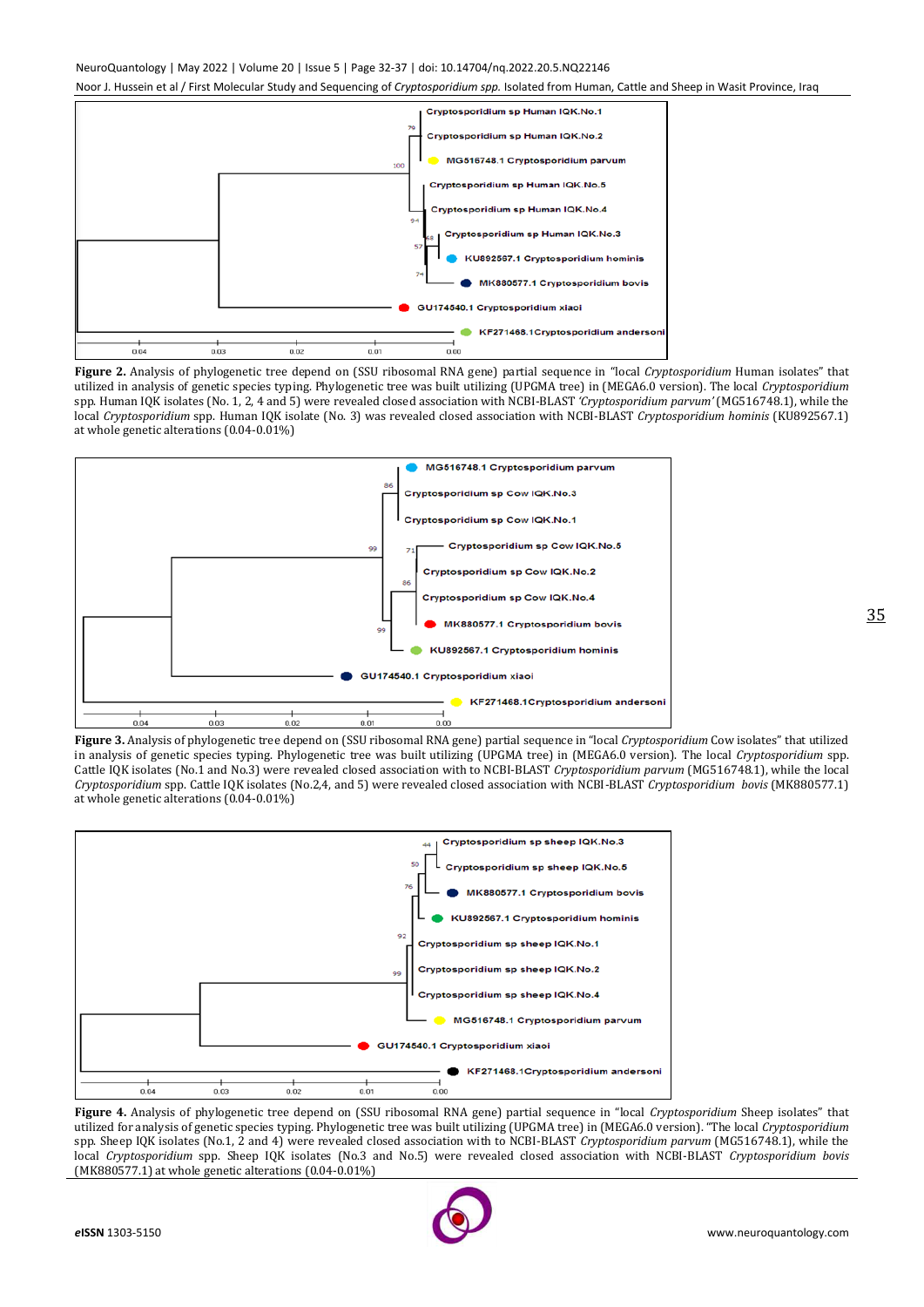The current results of this study revealed the presence of three main *Cryptosporidium* spp. in human, cattle and sheep and the most widespread species was *C. parvum* being detected 60% (9/15), then *C. bovis* 33.33% (5/15) and *C. hominis* 6.66% (1/15). These isolates were considered to be adaptable for anthroponotic and zoonotic transmissions through direct or indirect contact.

For human isolates, our findings agreed with the findings that found by [20] in Yemen who registered 97% of human isolates were *C. parvum* and 3% were *C. hominis*, also agreed with results by [21] in AL-Diwaniyah province, Iraq record two species of human isolates which included *C.hominis* and *C. parvum*.

For cattle isolates, our findings agreed with the findings that recorded by [22] in Colombia record the presence of two species of *Cryptosporidium C.parvum* and *C.bovis*, while the present study disagreed with [23] in Thailand record the presence of *C. bovis* and *C. ryanae* but no *C. parvum*  detected.

For sheep isolates, our findings agreed with the findings that recorded by [24] in United Kingdom who registered the presence of *C. bovis* and *C .parvum* in neonatal lambs of sheep*,* while the present results disagreed with [25] in China record the presence of *C. xiaoi* and *C. andersoni* but no *C. parvum detected.*

## **Conclusions**

*Cryptosporidium parvum* was the most widespread species in human and animals and therefore the current study detect that human could obtain the infection through zoonotic and anthroponotic transmission. It is necessary to establish efficient strategies to control and reduce *Cryptosporidium* spp transmission among cattle, sheep and humans in Wasit province.

## **References**

- Innes, E. A., Chalmers, R. M., Wells, B., & Pawlowic, M. C. (2020). A one health approach to tackle cryptosporidiosis. *Trends in parasitology*, 36(3), 290-303.
- Holubová, N., Zikmundová, V., Limpouchová, Z., Sak, B., Koneˇcný, R., Hlásková, L., Rajský, D., Kopacz, Z., McEvoy, J. & Kváˇc, M. (2019). *Cryptosporidium* proventriculi sp. n. (Apicomplexa: Cryptosporidiidae) in Psittaciformes birds. *Eur. J. Protistol,* 69, 70-87.
- Razakandrainibe, R., Diawara, I., Costa, D., Goff, L.L., Lemeteil, D., Ballet, J. J., Gargala, G., Favennec, L. (2018). Common occurrence of Cryptosporidium hominis in asymptomatic and symptomatic calves in France. *PLoS Negl Trop Dis,*  12(3).
- Huang, J., Zhang, Z., Zhang, Y. (2018). Prevalence and molecular characterization of *Cryptosporidium* spp. and *Giardia duodenalis* in deer in Henan and Jilin, China, *Parasites and Vectors*, 11, 1-5.
- Carter, B., Stiff, R., Elwin, K., Hutchings, H., Mason, B., Davies, A., & Chalmers. (2019). Health sequelae of human cryptosporidiosis-a 12-month prospective follow-up study. *European Journal of Clinical Microbiology & Infectious Diseases*, 38(9), 1709-1717.
- Thomson, S., Hamilton, C.A., Hope, J.C., Katzer, F., Mabbott, N.A., Morrison, L.J & Innes, E.A. (2017). Bovine cryptosporidiosis: impact, host-parasite interaction and control strategies. *Veterinary Research,* 48, (42).
- Ahmed, S.A., & Karanis, P. (2018). Comparison of current methods used to detect *Cryptosporidium* oocysts in stools. *International journal of hygiene and environmental health*, 221(5), 743-763.
- Bordes, L., Pauline, P., Costa, D., Favennec, L., Vial-Novella, C., Fidelle, F., Grisez,C., Prévot, F, Philippe Jacquiet, Ph, and Romy Razakandrainibe, R. (2020). Asymptomatic *Cryptosporidium* infections in ewes and lambs are a source of environmental contamination with zoonotic genotypes of *Cryptosporidium parvum*. *Parasite*, 27 (57).
- Nuchjangreed, C. (2018). *An Investigation of Giardiasis and Cryptosporidiosis in Malawi and Cambodia.* University of Liverpool.
- El-Missiry, A.G., Abd El-Hameed, L.ME. , Saad, Gh.A. , El-Badry, A.A, Helmy, Y.A., Shehata, M.A. (2019). Molecular genetic characterization of human *Cryptosporidium* isolates and their respective demographic, environmental and clinical manifestations in Egyptian diarrheic patients*. Parasitologists United Journal*, 12 (3).
- Merdaw, M.A., Al-Zubaidi, M. TH., Hanna, D.B., Khalaf, I.A., & Jassim, H.S. (2018). Genotyping of *Cryptosporidium* spp. Isolated from Human and Cattle in Baghdad Province, Iraq. *Indian Journal of Natural Sciences*, 9, 51.
- Najafi-Asl, M., Faraji, H., Teshnizi, S.H., & Sharifi-Sarasiabi, Hh. (2020). Prevalence and Molecular Genotyping of *Cryptosporidium* Spp. in Diarrheic Patients from Bandar Abbas City, Southern Iran. *Jundishapur J Microbiol*, 13(6), e102706.
- Feng, Y., Gong, X., Zhu, K., Li, N., Yu, Z., Guo, Y., Weng, Y., Kváč, M., Yaoyu Feng, Y & Xiao, L. (2019). Prevalence and genotypic identification of *Cryptosporidium* spp., *Giardia duodenalis* and *Enterocytozoon bieneusi* in pre-weaned dairy calves in Guangdong, China. *Parasites & Vectors*, 12, 41.
- Ayan, A., Kilinc, O.O., Yuksek, N., Yildiray Basbugan, Y. (2020). Detection of *Cryptosporidium* spp in Calves through Nested PCR and Kenyon's acid-fast methods in Van, Turkey. *International Journal of Ecosystems and Ecology* Science (IJEES), 10(2), 271-276.
- Wang, Y., Cao, J., Yankai., C, Y., Yu, F., Zhang, S., Wang, R., & Zhang, L. (2020). Prevalence and molecular characterization of *Cryptosporidium* spp. and *Giardia duodenalis* in dairy cattle in Gansu, northwest China. *Parasite*, 27, (62).
- Elmadawy, R.S., Diab, M.S., Elnaker, Y.F. (2017). Prevalence, Electron Microscopy and Molecular Characterization of Cryptosporidium species Infecting Sheep in Egypt. *Journal of Advanced Veterinary Research*, 7, 47-52.
- Alkhaled, M.J.A & Weam Abbas Hamad, W.A. (2017). Molecular characterization of *Cryptosporidium* spp. in sheep and goat